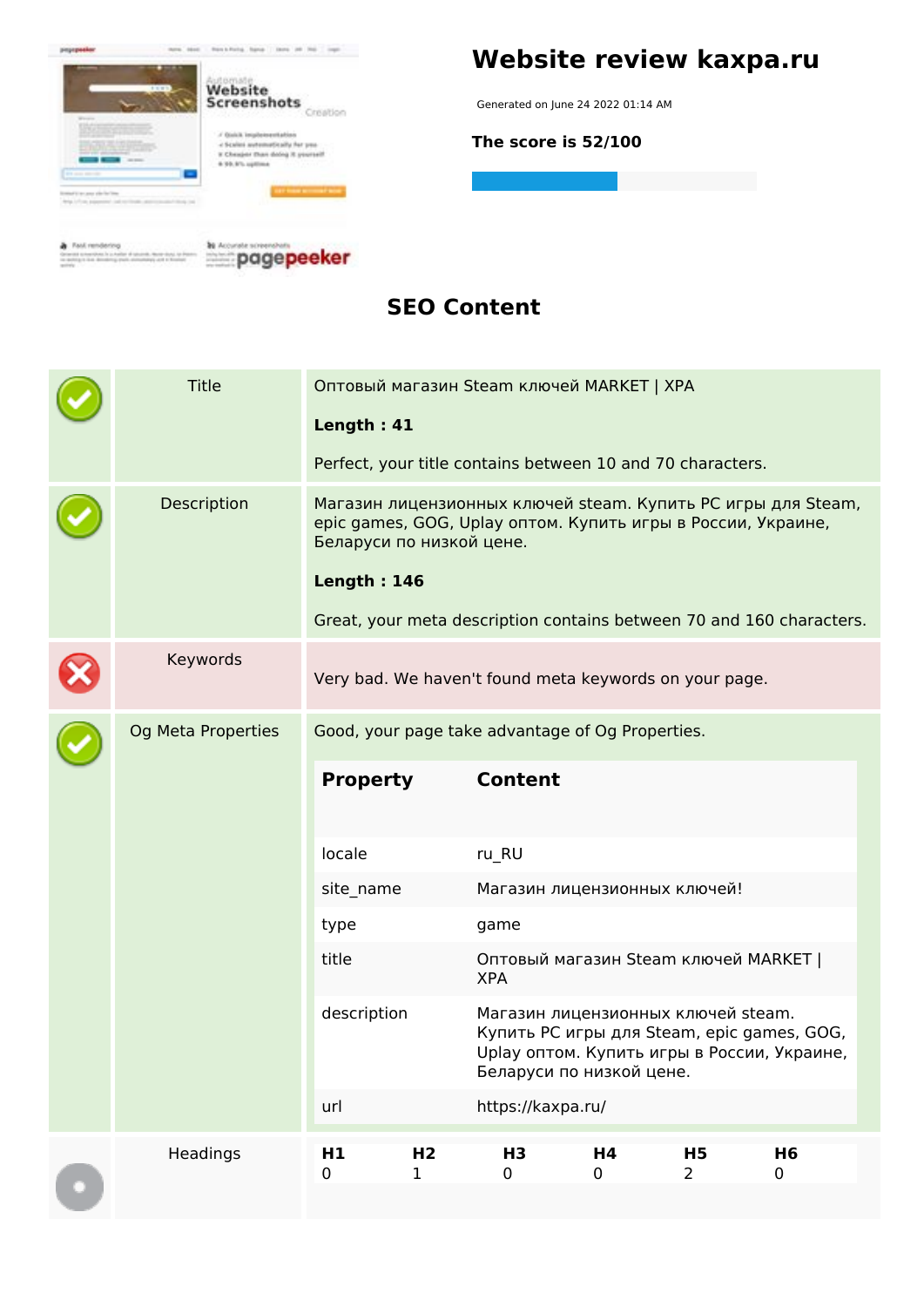#### **SEO Content**

|                        | • [Н2] Магазин лицензионных ключей<br>• [Н5] СПЕЦИАЛЬНЫЕ ПРЕДЛОЖЕНИЯ<br>• [H5] STEAM BLIZZARD ORIGIN UBISOFT                                                                    |
|------------------------|---------------------------------------------------------------------------------------------------------------------------------------------------------------------------------|
| Images                 | We found 29 images on this web page.<br>1 alt attributes are empty or missing. Add alternative text so that<br>search engines can better understand the content of your images. |
| <b>Text/HTML Ratio</b> | Ratio: 2%<br>This page's ratio of text to HTML code is below 15 percent, this means<br>that your website probably needs more text content.                                      |
| Flash                  | Perfect, no Flash content has been detected on this page.                                                                                                                       |
| <b>Iframe</b>          | Great, there are no Iframes detected on this page.                                                                                                                              |

### **SEO Links**

|  | <b>URL Rewrite</b>                | Good. Your links looks friendly!                          |
|--|-----------------------------------|-----------------------------------------------------------|
|  | Underscores in the<br><b>URLs</b> | Perfect! No underscores detected in your URLs.            |
|  | In-page links                     | We found a total of 11 links including 0 link(s) to files |
|  | <b>Statistics</b>                 | External Links: noFollow 0%                               |
|  |                                   | External Links: Passing Juice 0%                          |
|  |                                   | Internal Links 100%                                       |

### **In-page links**

| Anchor                       | <b>Type</b> | Juice         |
|------------------------------|-------------|---------------|
| <u>Перейти к содержимому</u> | Internal    | Passing Juice |
| <b>MARKET   XPA</b>          | Internal    | Passing Juice |
| СПЕЦИАЛЬНЫЕ ПРЕДЛОЖЕНИЯ      | Internal    | Passing Juice |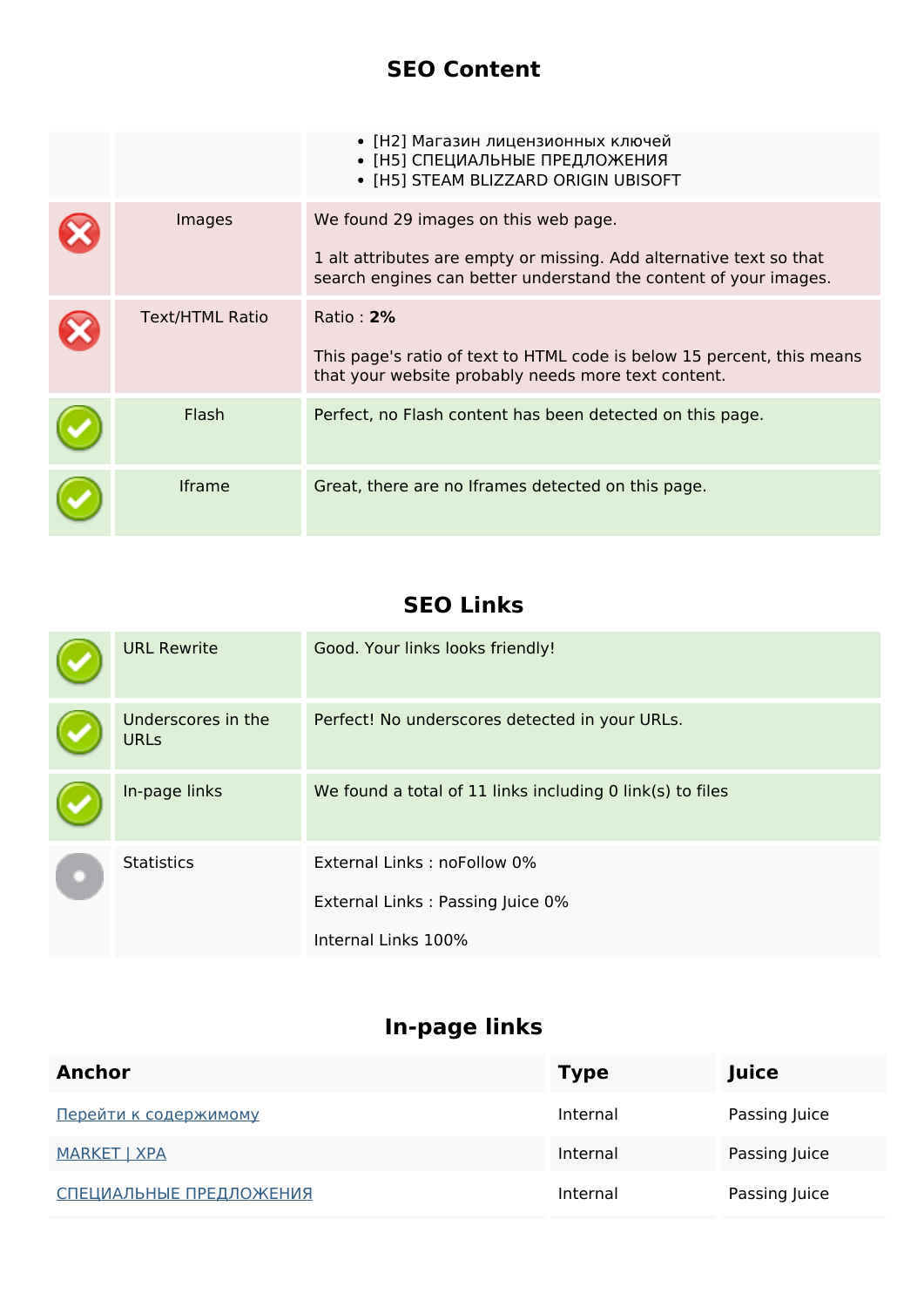## **In-page links**

| <b>STEAM</b>            | Internal | Passing Juice |
|-------------------------|----------|---------------|
| <b>BLIZZARD</b>         | Internal | Passing Juice |
| <b>ORIGIN</b>           | Internal | Passing Juice |
| <b>UBISOFT</b>          | Internal | Passing Juice |
| [email protected]       | Internal | Passing Juice |
| <u>Контакты</u>         | Internal | Passing Juice |
| Лицензионное соглашение | Internal | Passing Juice |
| $\times$                | Internal | Passing Juice |

#### **SEO Keywords**

| Keywords Cloud | активация fifa КУПИТЬ duty<br>Vanguard origin магазин ОТЗЫВЫ Call<br>steam |
|----------------|----------------------------------------------------------------------------|
|                |                                                                            |

# **Keywords Consistency**

| <b>Keyword</b> | <b>Content</b> | <b>Title</b> | <b>Keywords</b> | <b>Descripti</b><br>on | <b>Headings</b> |
|----------------|----------------|--------------|-----------------|------------------------|-----------------|
| купить         | 10             | ×            | ×               |                        | ×               |
| call           | 7              | ×            | ×               | ×                      | ×               |
| duty           | 7              | ×            | ×               | ×                      | ×               |
| активация      | 6              | ×            | ×               | ×                      | ×               |
| ОТЗЫВЫ         | 5              | ×            | ×               | ×                      | ×               |

## **Usability**

| ۰ | Url     | Domain: kaxpa.ru<br>Length: $8$    |
|---|---------|------------------------------------|
|   | Favicon | Great, your website has a favicon. |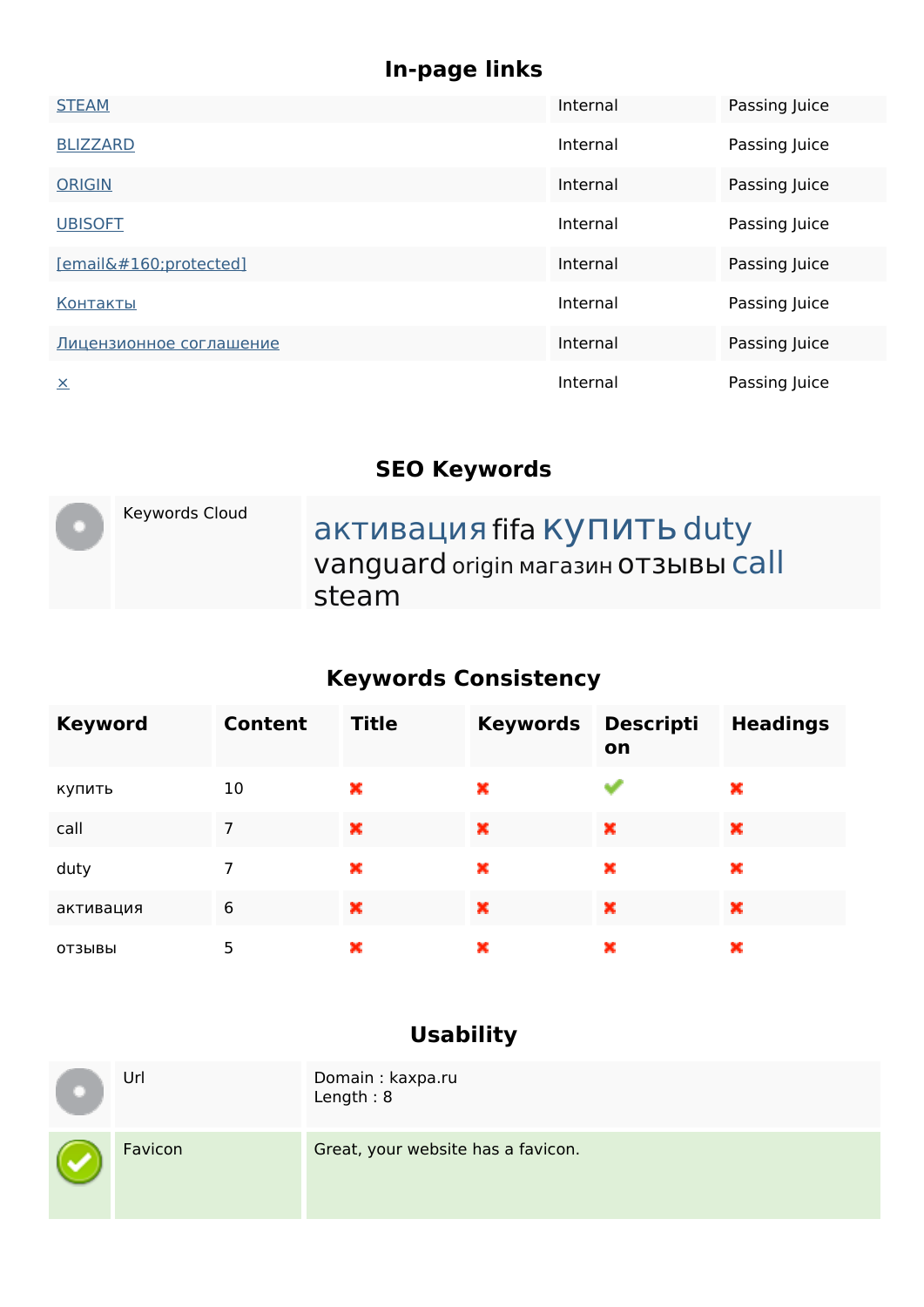## **Usability**

| Printability       | We could not find a Print-Friendly CSS.           |
|--------------------|---------------------------------------------------|
| Language           | Good. Your declared language is ru.               |
| <b>Dublin Core</b> | This page does not take advantage of Dublin Core. |

#### **Document**

| Doctype                | <b>HTML5</b>                                                                                                                                                                                                                                                                                      |  |  |
|------------------------|---------------------------------------------------------------------------------------------------------------------------------------------------------------------------------------------------------------------------------------------------------------------------------------------------|--|--|
| Encoding               | Perfect. Your declared charset is UTF-8.                                                                                                                                                                                                                                                          |  |  |
| <b>W3C Validity</b>    | Errors: 50<br>Warnings: 7                                                                                                                                                                                                                                                                         |  |  |
| <b>Email Privacy</b>   | Great no email address has been found in plain text!                                                                                                                                                                                                                                              |  |  |
| <b>Deprecated HTML</b> | Great! We haven't found deprecated HTML tags in your HTML.                                                                                                                                                                                                                                        |  |  |
| <b>Speed Tips</b>      | Excellent, your website doesn't use nested tables.<br>Too bad, your website is using inline styles.<br>×<br>Too bad, your website has too many CSS files (more than 4).<br>×<br>Too bad, your website has too many JS files (more than 6).<br>×<br>Perfect, your website takes advantage of gzip. |  |  |

#### **Mobile**

| <b>Mobile Optimization</b> | Apple Icon<br>Meta Viewport Tag |
|----------------------------|---------------------------------|
|                            |                                 |
|                            | Flash content                   |